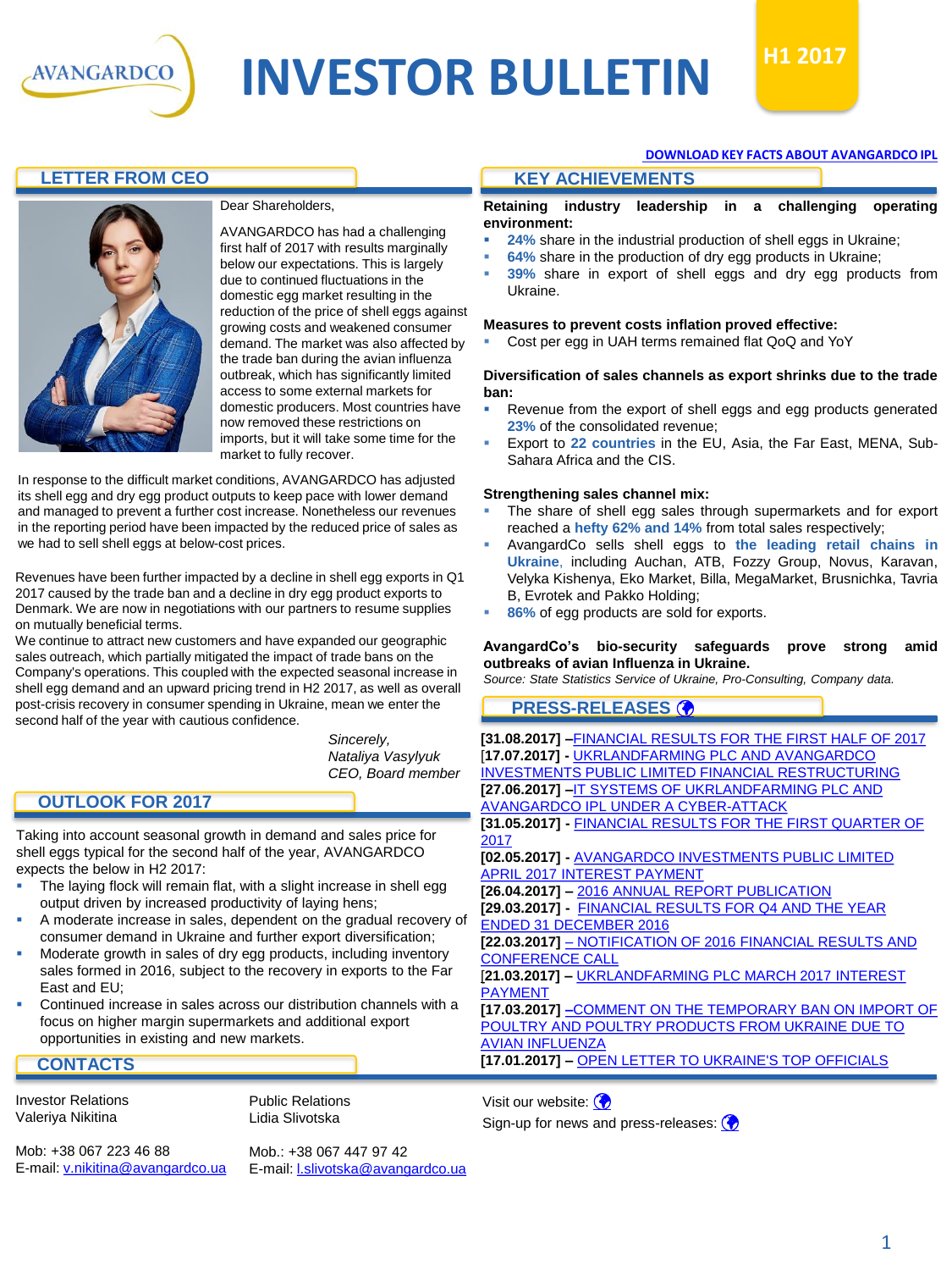

# **INVESTOR BULLETIN**  $H1 2017$



# **MACROECONOMIC OVERVIEW**

- **MACROECONOMIC RECOVERY CONTINUED IN H1 2017:**
- Real GDP was up 2.4% YoY in Q2 2017;
- Inflation accelerated to 15.6% YoY in June mainly triggered by an increase in food prices;
- Retail trade rose 7.3% YoY in Jan-June, implying that household spending is on the rise;
- FX market was relatively stable, however the Ukrainian Hryvnia depreciated a further 5% YoY\*\* against the US dollar in H1 2017.

*Source: State Statistics Service of Ukraine, Company data.*

# **INDUSTRY OVERVIEW**

### **MARKET CONDITIONS IN THE EGG INDUSTRY REMAIN CHALLENGING**

- **WEAKER SHELL EGG PRICES CONTINUED TO AFFECT PROFITABILITY OF EGG PRODUCERS:**
	- In H1 2017, the price for shell eggs in Ukraine decreased by 22% YoY to the lowest level in the last 3 years;
	- o Higher egg supply than demand in domestic market causes extreme price fluctuations;
	- Both the trade ban on the import of Ukrainian poultry products and oversupply of shell eggs in the market due to lower production of egg products were further depressing prices;
- Shell egg sales price erosion forced Ukrainian egg producers, including AvangardCo, to sell at a loss.

In H1 2017, shell egg production in Ukraine grew 0.8% YoY and was mostly attributed to households (+1.6% YoY), rather than the industry (+0.1% YoY):

- Shell egg production by households is now close to that of the industry;
- The growing presence of egg-producing households further aggravates the

oversupply situation and depresses prices.<br>Source: State Statistics Service of Ukraine, Company data.



*\*H1 2017 financials include operations with grain, purchased from an affiliated party. Detailed information on this is available at: http://avangardco.ua/fileadmin/files/PRESS-CENTRE/Press-releases/2017/AVGR\_H1\_2017\_FS\_ENG\_final.pdf*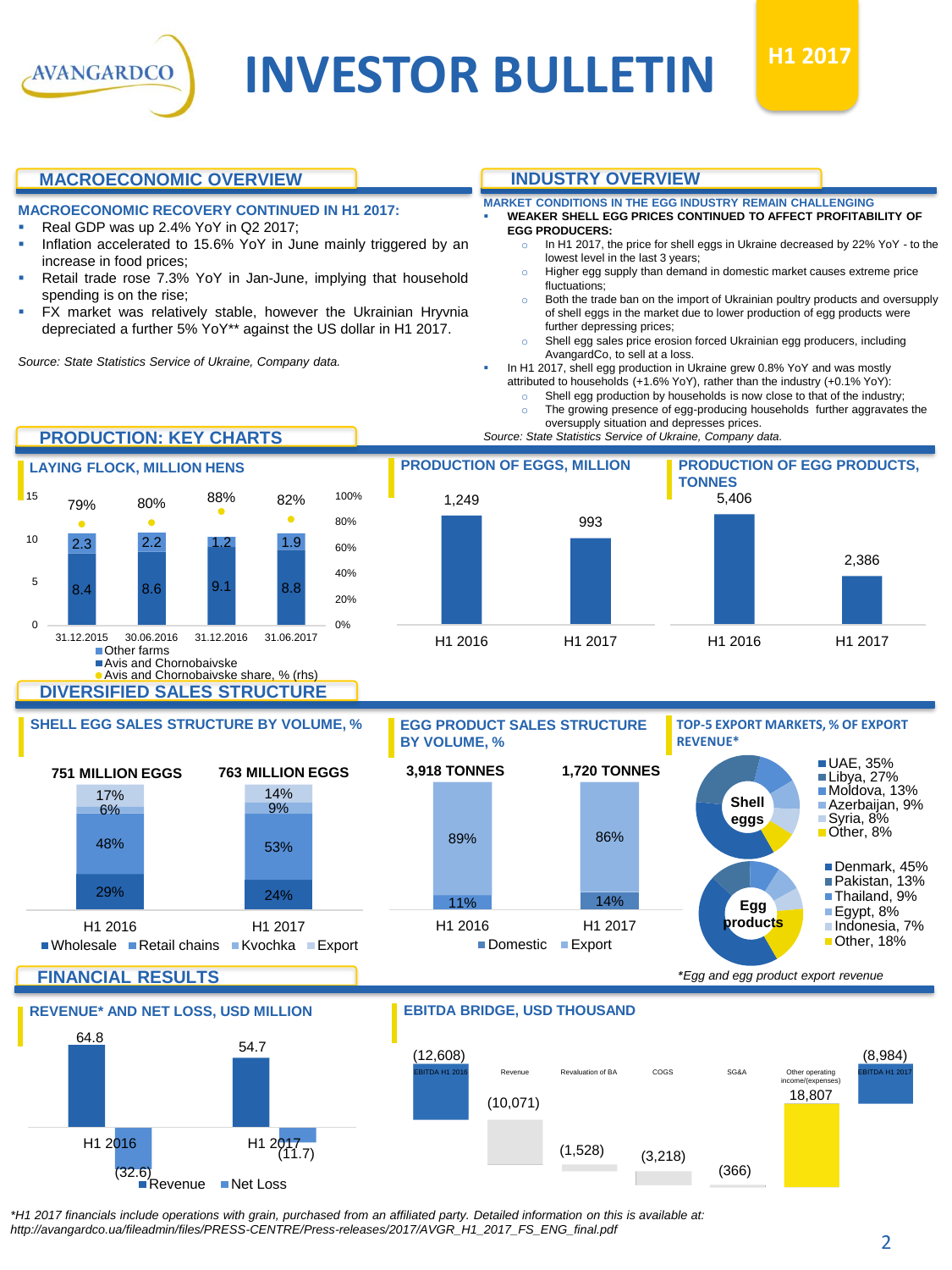

# **INVESTOR BULLETIN**

# **COMPETETIVE ADVANTAGES**

- Largest producer of shell eggs and dry egg products in Ukraine and Europe.
- Vertically integrated business model ensures effective cost management and quality control at every stage of production.
- Production facilities across Ukraine enable the Company to meet consumer demand in an efficient and timely manner.
- Competitive prices for clients resulting from economies of scale.
- Modern facilities and equipment allow for high level of automatisation resulting in greater efficiency and reduced margins for error.
- Consistent adherence to high standards of biosecurity ensures safety of products.
- AVANGARDCO's Quality Management System and its key production assets are certified to ISO, meaning that all manufacturing processes are clearly regulated, defined and controlled.
- Widespread geographic outreach with sales to the EU, Asia, the Far East, MENA and the CIS.
- Experienced management team and adherence to the best standards of corporate governance guarantee fair partnership and respect for clients.

# **SHAREHOLDER STRUCTURE -**





# **SECURITIES DESCRIPTION**

| г<br>н. |
|---------|
|---------|

| AVGR                                                 |
|------------------------------------------------------|
| LSE                                                  |
| 1,437,500 new ordinary shares in the form of<br>GDRs |
| Finalization of capacity expansion programme         |
| USD 208 million                                      |
| USD 15.0 per GDR                                     |
|                                                      |

### **BONDS**

On 28 October 2015, AvangardCo via Scheme of Arrangement extended maturity of its Eurobonds from 29 October 2015 to 29 October 2018 $\circledast$ 

| <b>FORMAT</b>   | Reg S                                                                                                                                                                                  |  |  |
|-----------------|----------------------------------------------------------------------------------------------------------------------------------------------------------------------------------------|--|--|
| <b>AMOUNT</b>   | USD 200 million                                                                                                                                                                        |  |  |
| <b>MATURITY</b> | 29 October 2018                                                                                                                                                                        |  |  |
| <b>COUPON</b>   | The 5% coupon payable on 29 October 2015<br>(representing the semi-annual payment of the<br>existing 10% coupon) was paid as follows: (i)<br>2% in cash and (ii) 3% as payment in kind |  |  |

("PIK"); • 10% payable semi-annually in arrears on 29 April and 29 October of each year, commencing 29 April 2016, subject to the following PIK and cash payment provisions:

| <b>PIK interest</b><br>% | <b>Cash interest</b><br>% |
|--------------------------|---------------------------|
| 75                       | 25                        |
| 75                       | 25                        |
| 50                       | 50                        |
| 50                       | 50                        |
| 25                       | 75                        |
|                          | 100                       |
|                          |                           |

#### LISTING LSE

\*AVANGARDCO IPL is currently in the process of negotiations regarding the restructuring of its USD 200,000,000 10.0% Notes due in 2018 (ISIN: XS0553088708). Further updates will be made as the restructuring develops at: (